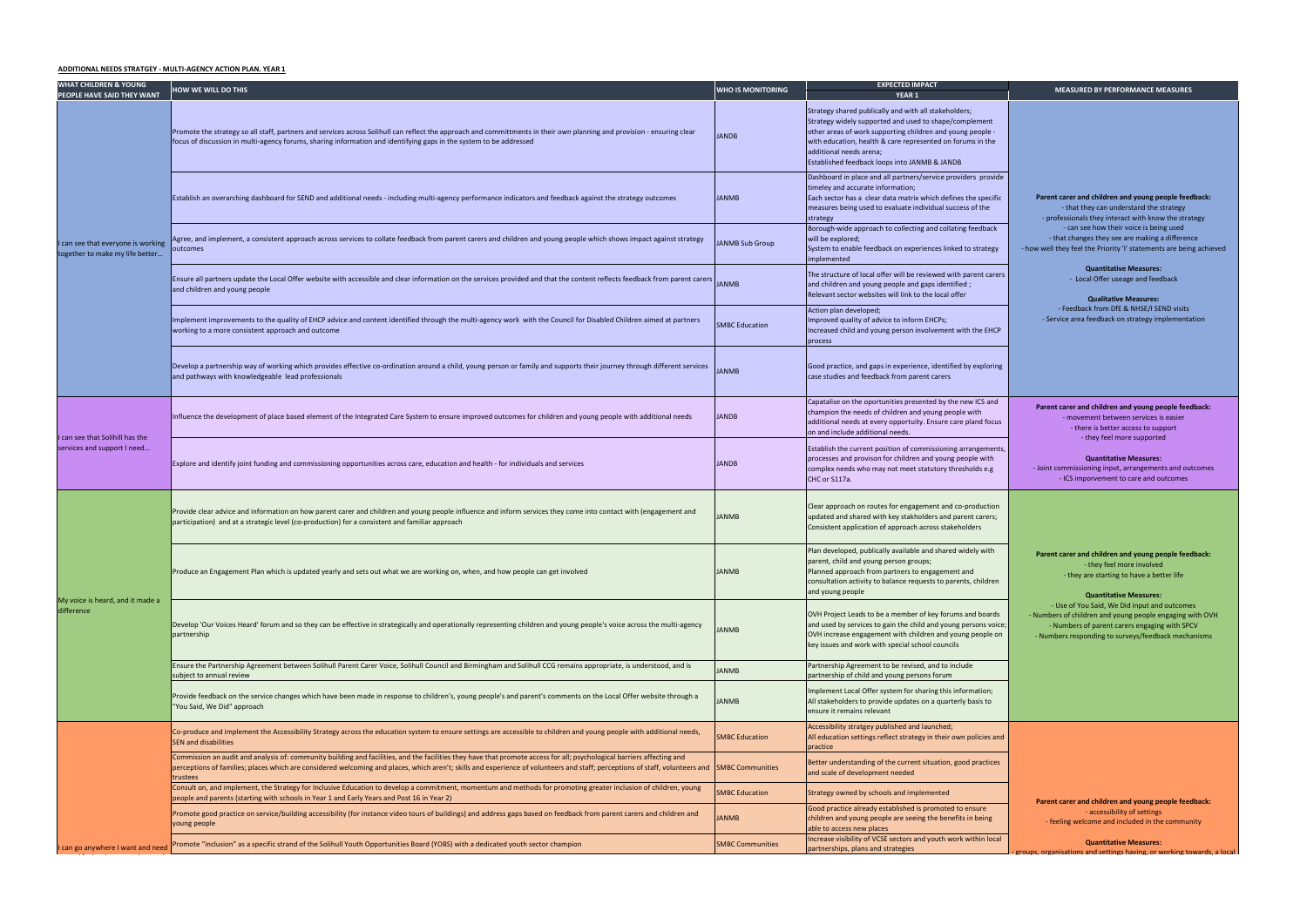| to, and feel welcome, understood,                                                               |                                                                                                                                                                                                                                           |                                                                                                                                                                                                             |                                                                                                                                                                                                                                                                                                                                                                                                                                                                                                                                                                                                                                                                                                                                               |  |
|-------------------------------------------------------------------------------------------------|-------------------------------------------------------------------------------------------------------------------------------------------------------------------------------------------------------------------------------------------|-------------------------------------------------------------------------------------------------------------------------------------------------------------------------------------------------------------|-----------------------------------------------------------------------------------------------------------------------------------------------------------------------------------------------------------------------------------------------------------------------------------------------------------------------------------------------------------------------------------------------------------------------------------------------------------------------------------------------------------------------------------------------------------------------------------------------------------------------------------------------------------------------------------------------------------------------------------------------|--|
| valued, appreciated and included                                                                | Work with schools to agree priority training needs for all staff to increase their ability to respond to the wide range of additional needs experienced within their<br>community                                                         | <b>SMBC Education</b>                                                                                                                                                                                       | Training needs identified and prioritised;<br>Schools evidence professional development of staff in respect<br>of school specific needs                                                                                                                                                                                                                                                                                                                                                                                                                                                                                                                                                                                                       |  |
|                                                                                                 | Expand the Solihull Holiday Activity & Food Programme – including learning and evaluation from Summer & Christmas 2021 and developing a SEND workstream dedicated<br>to working with families and providers to promote inclusion          | <b>SMBC Communities</b>                                                                                                                                                                                     | Greater visibility of and inclusion of SEND in mainstream<br>provision                                                                                                                                                                                                                                                                                                                                                                                                                                                                                                                                                                                                                                                                        |  |
|                                                                                                 | Recommission the targeted community Short Breaks activities offer for children and young people with disabilities. Update statutory Short Breaks statement to reflect the<br>revised arrangements and wider activities that are available | <b>SMBC Children's</b>                                                                                                                                                                                      | A wider offer of targeted Short Breaks is available from a wider<br>range of providers, providing more choice and meeting the<br>needs of more families;<br>Families are aware of the leisure activities offered by Solihull<br>Council for children and young people with disabilities, and<br>short breaks (respite) for their families;<br>Booking of short breaks is done in an equitable way                                                                                                                                                                                                                                                                                                                                             |  |
|                                                                                                 |                                                                                                                                                                                                                                           |                                                                                                                                                                                                             |                                                                                                                                                                                                                                                                                                                                                                                                                                                                                                                                                                                                                                                                                                                                               |  |
| I know what will happen, when it<br>will happen and who I can<br>communicate<br>with about this | Provide clear pathways across employment, independence, community and health to support children and young people's journey into adulthood                                                                                                | <b>JANMB</b>                                                                                                                                                                                                | Current offer and pathways are clearly understood by young<br>people, parent carers and professionals                                                                                                                                                                                                                                                                                                                                                                                                                                                                                                                                                                                                                                         |  |
|                                                                                                 | Develop of a suite of accessible information, advice and guidance around education, health and social care transitions to support early preparatory conversations with<br><b>JANMB</b><br>young people and families                       |                                                                                                                                                                                                             | More young people and their parents are aware of the<br>pathways and opportunities at key transitions points.<br>Continued development of the careers offer for schools<br>leading to more employer encounters for students                                                                                                                                                                                                                                                                                                                                                                                                                                                                                                                   |  |
|                                                                                                 | Scope existing in borough post 16 options and develop a more enhanced and inclusive offer, to include a better range of education options and ways to move into<br>employment                                                             | <b>SMBC Education</b>                                                                                                                                                                                       | Strengths and gaps in provision within the borough are<br>explored and widely understood;<br>Greater links between education and employment teams<br>raises young peoples understanding of employment routes                                                                                                                                                                                                                                                                                                                                                                                                                                                                                                                                  |  |
|                                                                                                 | Increase the opportunities in the workplace for young people - specifically supported internships, unpaid work experience and paid work                                                                                                   | <b>SMBC Employment</b>                                                                                                                                                                                      | Easier identification of young people eligible and suitable for<br>First three Supporter Interns<br>Supported Internships.<br>complete their programme of study and Work Experience.<br>Planned progression routes for those finishing placements                                                                                                                                                                                                                                                                                                                                                                                                                                                                                             |  |
|                                                                                                 | Consult upon, and implement the Early Years & Maternity Strategy, providing multi-agency support to children from the earliest stage                                                                                                      | <b>SMBC Education</b>                                                                                                                                                                                       | Strategy agreed and implemented;<br>Strong multi-agency working arrangements in place to support<br>holistic approach                                                                                                                                                                                                                                                                                                                                                                                                                                                                                                                                                                                                                         |  |
|                                                                                                 | Create a consistent education Graduated Approach (and identify how this can be supported across the multi-agency partnership)                                                                                                             | <b>SMBC Education</b>                                                                                                                                                                                       | Graduated approach co-produced and published                                                                                                                                                                                                                                                                                                                                                                                                                                                                                                                                                                                                                                                                                                  |  |
|                                                                                                 | Embed consistent focus on children and young people with SEND and additional needs and ways of working throughout Council education services (SEND 0-25, Inclusion<br>Team, School Improvement, School Place Planning and Commissioning)  | <b>MBC Education</b>                                                                                                                                                                                        | Shared understanding of stratgey and wider SEND activity<br>across education services;<br>Improved focus of the experience of children and young<br>people within education functions                                                                                                                                                                                                                                                                                                                                                                                                                                                                                                                                                         |  |
|                                                                                                 | Revise EHCP annual review paperwork to provide a clear, consistent and timely process for considering amendments to EHCPs - with training provided through SENCO<br>networks; and others as requested                                     | New paperwork ensures processes are clear and enable timely<br>decisions and amendments to be considered;<br><b>SMBC Education</b><br>Greater consistency in school practice and quality of EHCP<br>content |                                                                                                                                                                                                                                                                                                                                                                                                                                                                                                                                                                                                                                                                                                                                               |  |
|                                                                                                 | Revise paperwork for new EHCP assessments so requests, and initial consideration process, provide sufficient evidence base to inform timely and appropriate decisions<br>and identify effectiveness of the graduated approach             | <b>SMBC Education</b>                                                                                                                                                                                       | New paperwork ensures processes are clear and enable timely<br>decisions to be made                                                                                                                                                                                                                                                                                                                                                                                                                                                                                                                                                                                                                                                           |  |
|                                                                                                 | Expand the monitoring of EHCP quality by using the learning from individual partner arrangements to embed a multi-agency Quality Assurance Framework                                                                                      | <b>JANMB</b>                                                                                                                                                                                                | Partnership understanding of 'good' agreed and embedded<br>into services;<br>Learning shared through the inclusion of health and social care<br>collegues within education quality assurance panels                                                                                                                                                                                                                                                                                                                                                                                                                                                                                                                                           |  |
| can get the right support I need at<br>the right time for me                                    | Deliver timely, safe and effective health provision that is joined up in nature meeting the needs of children and young people.                                                                                                           | <b>BSol CCG/UHB</b>                                                                                                                                                                                         | clear planning in place to support the reduction or waiting.<br>times for health provision and /or health assessments aligned<br>to NHSE/I targets and/or local trajectory planning.<br>Conduct demand and capacity analysis for health service<br>provision and inform service planning/development<br>accordingly.<br>Review current information, advice and guidance (IAG) for<br>children, young people and parents/carers and identify<br>updates / improvements, ensure communication channels are<br>improved to enable swift updates to families re: access to<br>provision.<br>Strengthen mechanisms to engage with families to understand<br>how access to health provision feels for children, young people<br>and parents/carers. |  |

|           | standard of inclusion                                                                                                   |
|-----------|-------------------------------------------------------------------------------------------------------------------------|
| pect      | - number of children and young people supported by settings<br>- number of volunteers and staff being trained           |
|           | - use of the Short Break community activities                                                                           |
|           | - number of families requesting social care assessment or direct<br>payment                                             |
| wider     | - use of Solihull's Holiday Activity & Food programme                                                                   |
| e         |                                                                                                                         |
| านll      |                                                                                                                         |
| ıd        |                                                                                                                         |
|           |                                                                                                                         |
|           |                                                                                                                         |
| ıng       |                                                                                                                         |
|           |                                                                                                                         |
|           |                                                                                                                         |
|           | Parent carer and children and young people feedback:                                                                    |
|           | - transitions made at the right time and successful                                                                     |
|           | <b>Quantitative Measures:</b>                                                                                           |
|           | - number of children and young people engaging with learning                                                            |
|           | regularly<br>- number of young people involved in Supported Internships                                                 |
|           | - number of young people moving into work<br>- Post 16 destination outcomes                                             |
| 9S        | - proportion of young people Not in Education, Employment or Training                                                   |
|           |                                                                                                                         |
| for<br>ns |                                                                                                                         |
|           |                                                                                                                         |
| S         |                                                                                                                         |
|           |                                                                                                                         |
| pport     |                                                                                                                         |
|           |                                                                                                                         |
|           |                                                                                                                         |
|           |                                                                                                                         |
|           |                                                                                                                         |
|           |                                                                                                                         |
|           |                                                                                                                         |
|           |                                                                                                                         |
| mely      |                                                                                                                         |
| C         |                                                                                                                         |
|           | Parent carer and children and young people feedback:                                                                    |
| mely      | - Feedback from parents/carers and CYP re: availability and content of                                                  |
| ed.       | <b>IAG</b><br>- Feedback from parents/carers and CYP on experiences in- accessing                                       |
| I care    | health services                                                                                                         |
|           | - Feedback from parents/carers and CYP as part of co-produced health<br>service reviews                                 |
| 5<br>ned; | <b>Quantitative Measures:</b>                                                                                           |
|           | - Proportion of cohort with SEN Support & EHCPs                                                                         |
|           | - Ratings of EHCPs under Quality Assurance process<br>- Waiting times for access to health support/provision and health |
|           | assessments                                                                                                             |
| r         | - Progress re: reduction of waiting times against trajectory planning /<br>targets                                      |
| s are     | - Timeliness of health and social care assessments and completing or                                                    |
|           | updating (EHCPs)<br>- Additional Needs Dashboard on the SEND system regarding timeliness                                |
| stand     | - Usage and access to IAG                                                                                               |
| eople     |                                                                                                                         |